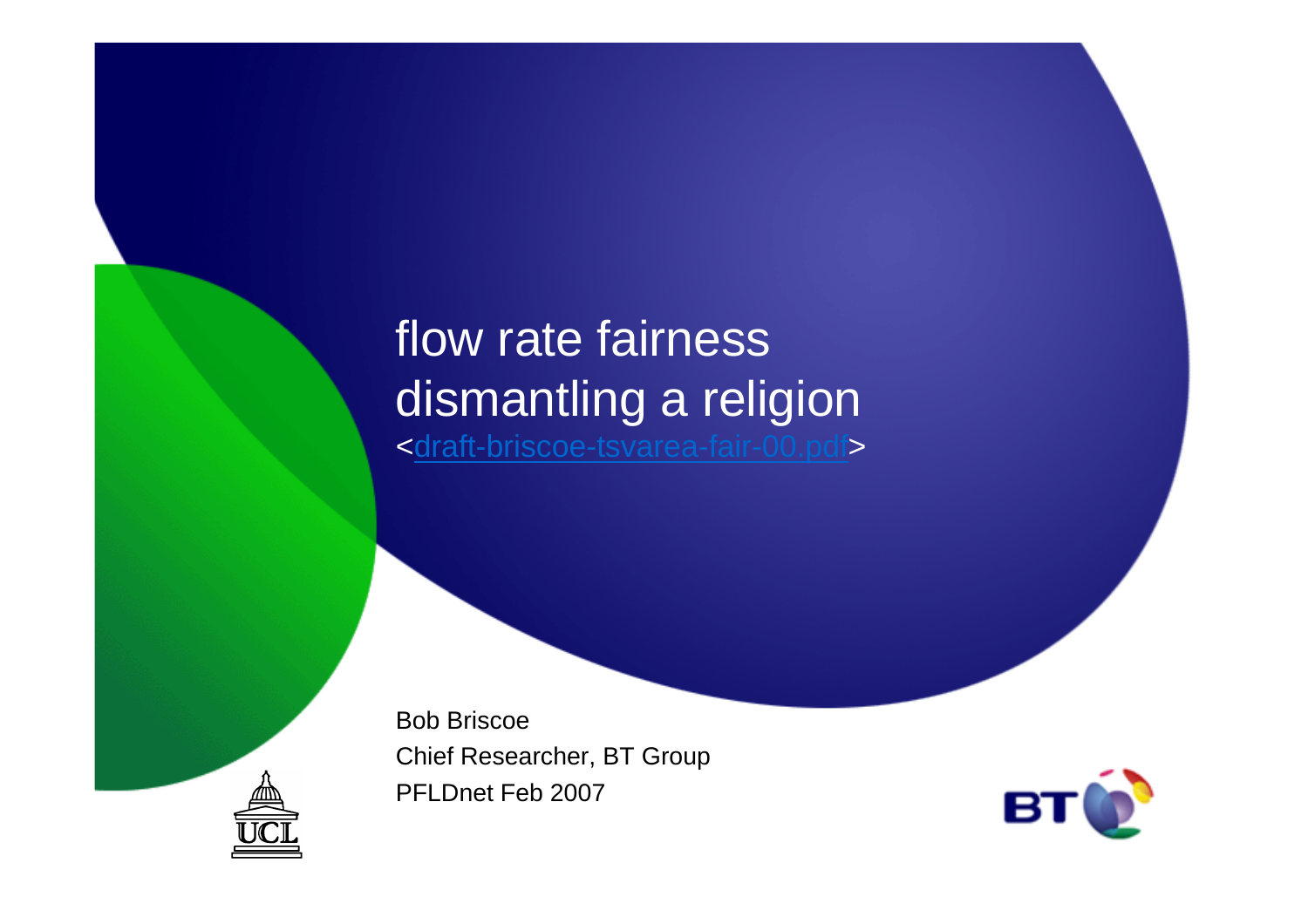## today's shares are just the result of a brawl

- • flow rate fairness is not even wrong
	- •it doesn't even answer the right questions
	- •it doesn't allocate the right thing
	- •it doesn't allocate between the right entities
- • how do you answer these questions?
	- 1) how many flows is it fair for an app to create?
	- 2) how fast should a brief flow go compared to a longer lasting one?

1/2

1/4

1/4

what? among realism Summariany summary

2

fairness

**fairness**

oi what?

oi what?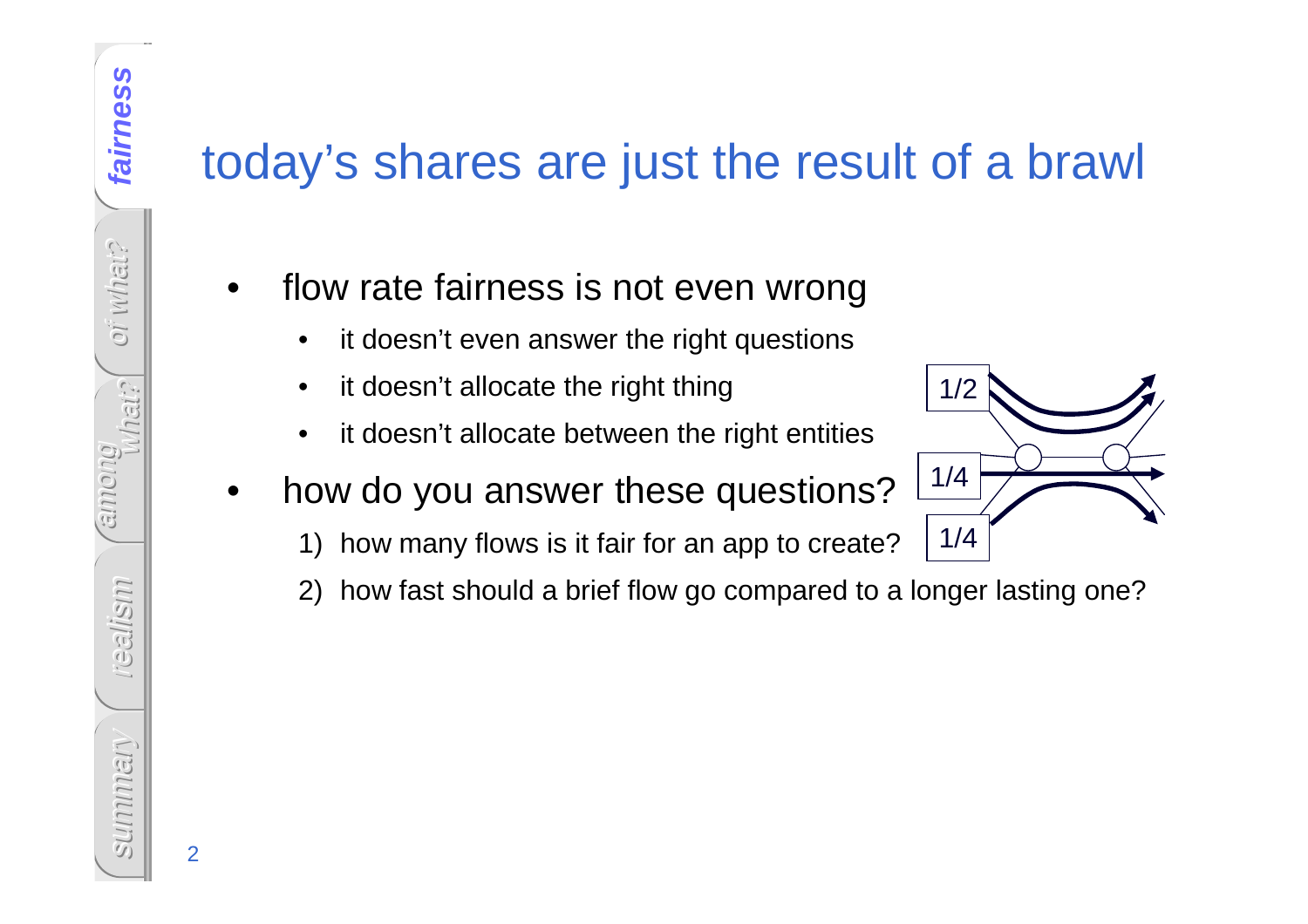## fair allocation... of what? among what?of 'cost' among bits

- • cost of one user's behaviour on other users
	- • congestion volume = instantaneous congestion...
		- ...shared proportionately over each user's bit rat e
		- •...over time
- • instantaneous congestion
	- $p = 10\%$
- •congestion volume,  $v = x(t) \Delta t. p(t)$ 
	- -
	-



- 
- $\bullet$ as  $\Delta t \rightarrow \delta t$ , integrates easily & correctly over time and over flows
	- ≡ volume of data each user sent that was dropped (if loss-based)
	- ≡volume of data each user sent that was congestion marked (if ECN-enabled)

• a super-linear marking algorithms to determine p is preferable for control stability

= 1.5kb + 4kb = 5.5kb



3

toy scenario for illustration only; strictly...

<sup>•</sup> the scenario assumes we're starting with full buffers